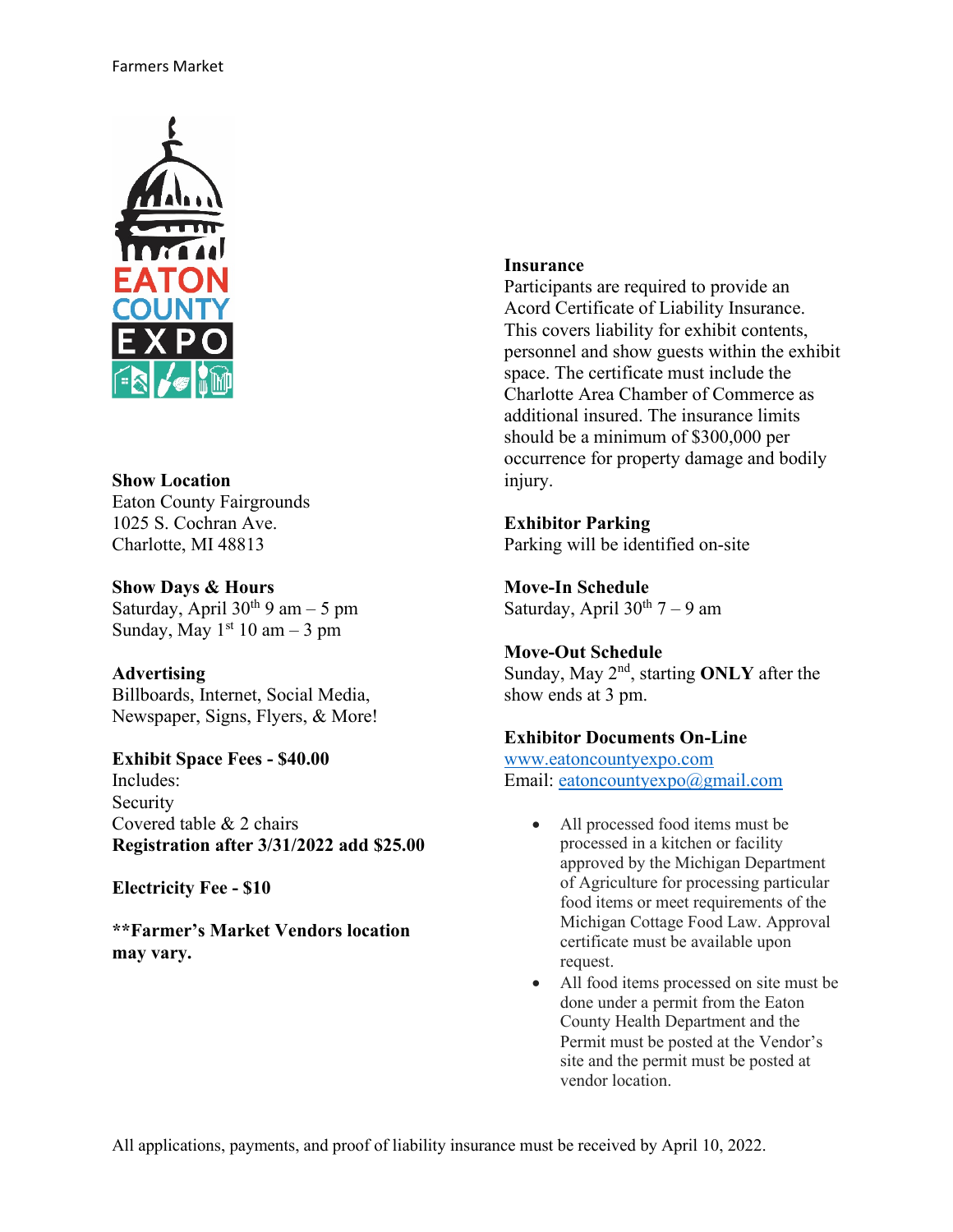# **Exhibitor Application/Contract (Farmers Market)**

| Featured Products/Services in Booth (required)<br><u>Featured</u> Products/Services in Booth (required) |              |
|---------------------------------------------------------------------------------------------------------|--------------|
| <b>Primary Contact Person</b>                                                                           |              |
| Main Phone                                                                                              | Alt. Phone   |
|                                                                                                         | Alt. Contact |
| Business Address/City/State/Zip                                                                         |              |
| Name of person responsible for set-up                                                                   | Tear Down    |

#### **Booth Space**

*Assigned by Expo Coordinator*

#### **Minimum Contract Terms**

*Note: This application becomes a binding contract when signed by both parties.*

| Farmers Market Vendor Rate = $$40$                         |              | $=$ S |
|------------------------------------------------------------|--------------|-------|
| Late Registration Charge = $$25$ (applied after 3/31/2022) |              | $+$ S |
| Electricity Fee $= $10$                                    |              | $+ S$ |
|                                                            | <b>TOTAL</b> |       |

\*All processed food items must be processed in a kitchen or facility approved by the Michigan Department of Agriculture for processing particular food items or meet requirements of the Michigan Cottage Food Law. Approval certificate must be available upon request.

\*All food items processed on site must be done under a permit from the Eaton County Health Department and the Permit must be posted at the Vendor's site and the permit must be posted at vendor location.

*All checks should be made payable to Locals In Business, Inc. and mailed to "Eaton County Expo, P.O. Box 369, Olivet, MI 49076." All reservations are not secured until payment and insurance certificate is received. The Expo Committee reserves the right to reject businesses that do not have a good standing with the Better Business Bureau and customers in Eaton County. The undersigned exhibitor agrees that this Application/Contract has been read and that the terms and conditions set forth therein are fully understood and shall constitute a binding contract when this is signed by both parties.* 

#### **THIS DOCUMENT MUST BE SIGNED BY APPLICANT PRIOR TO SUBMISSION.**

Exhibitor Acceptance By:

x\_\_\_\_\_\_\_\_\_\_\_\_\_\_\_\_\_\_\_\_\_\_\_\_\_\_\_\_ Date: \_\_\_\_\_\_\_\_\_\_ x \_\_\_\_\_\_\_\_\_\_\_\_\_\_\_\_\_\_\_\_\_\_ Date: \_\_\_\_\_\_\_\_\_\_ Authorized Signature—Exhibitor Expo Committee Member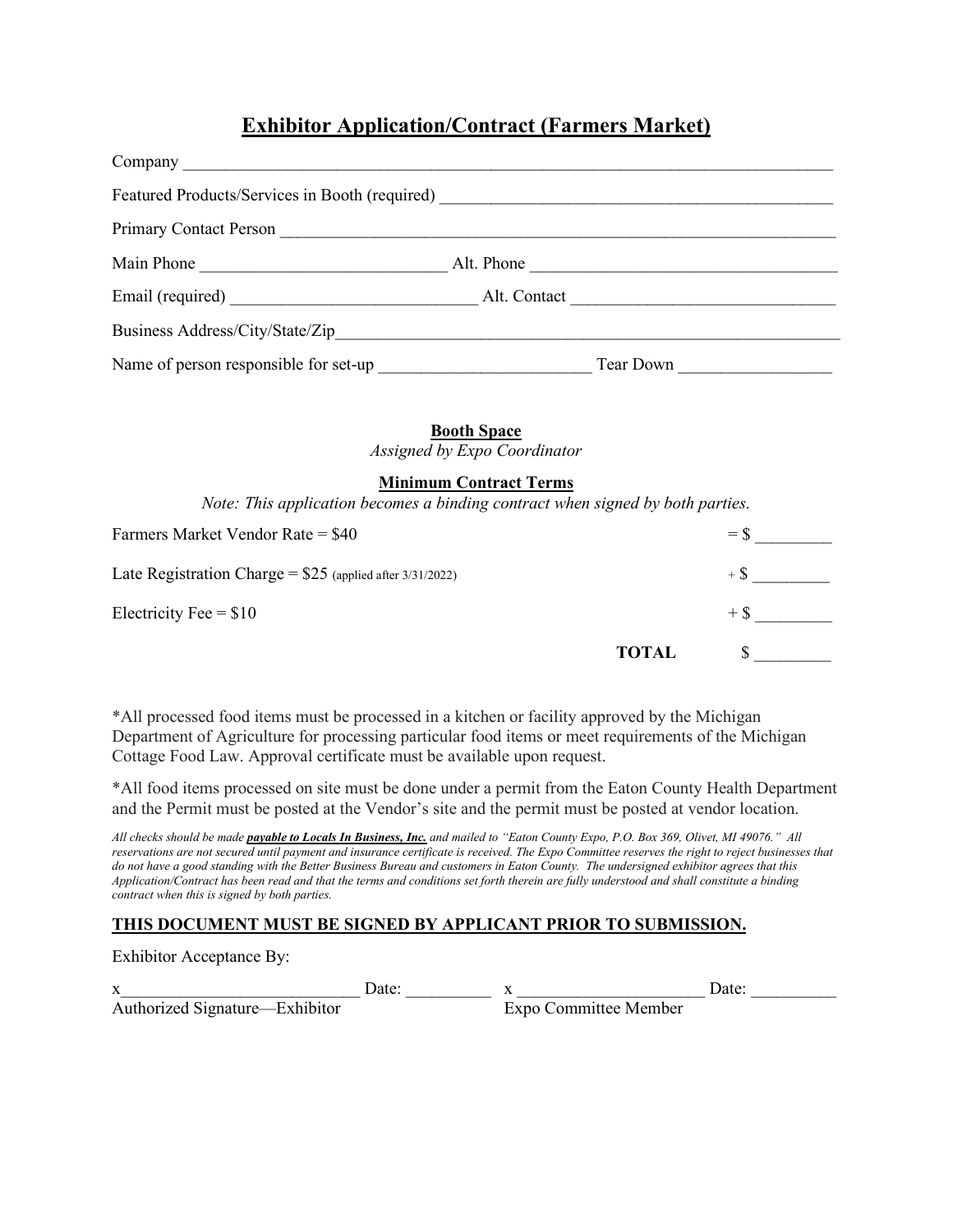### VENDOR WAIVER

#### ASSUMPTION OF RISK. VENDORS UNDERSTAND AND CONFIRM ALL OF THE

FOLLOWING: (i) that an inherent risk of COVID-19 and other diseases and viruses exists in any public place where people are present; (ii) that COVID-19 is an extremely contagious disease that can lead to severe illness and death and the Vendor's participation in public craft shows could result in a vendor contracting COVID-19, suffering respiratory failure and/or death, and transmitting COVID-19 to family or household members and others who may suffer such effects; and (iii) that, according to the Center of Disease Control and Prevention, older persons, persons who are immunocompromised, and persons with underlying medical conditions are especially vulnerable. By participating in any event, vendors knowingly, voluntarily, and irrevocably, absolutely, and unconditionally assume all risks now or hereafter related to, or arising from, the 2021 Eaton County Expo (including all risks for personal injury, illness, disease and viruses (including secondary transmission, COVID-19 and exposure to COVID-19), death and/or property damage.

WAIVER AND RELEASE. Vendors does hereby knowingly, voluntarily, irrevocably, absolutely and unconditionally release and forever discharge, Locals In Business, Inc., Charlotte Chamber of Commerce, Eaton County Fairgrounds, Eaton Community Bank, and their respective directors, officers, employees, agents and the successors and assigns of all of the foregoing (jointly and severally, the "Released Persons") from, and covenants not to sue any Released Persons for any and all liabilities, claims, demands, costs, losses, obligations, causes of action, damages, deficiencies, expenses (including, without limitations, costs of investigation and defense and reasonable attorneys' fees and expenses), fines, penalties, judgements, awards and assessments of any kind (weather arising from tort, contract or otherwise), which vendors may now or hereafter suffer or experience in connection with or as a result of (i) exposure to, or transmission of, COVID-19 at the 2022 Eaton County Expo.

Business/Individual Name:

Representative Signature: \_\_\_\_\_\_\_\_\_\_\_\_\_\_\_\_\_\_\_\_\_\_\_\_\_\_\_\_\_\_\_\_\_\_\_\_\_\_\_\_

Date: